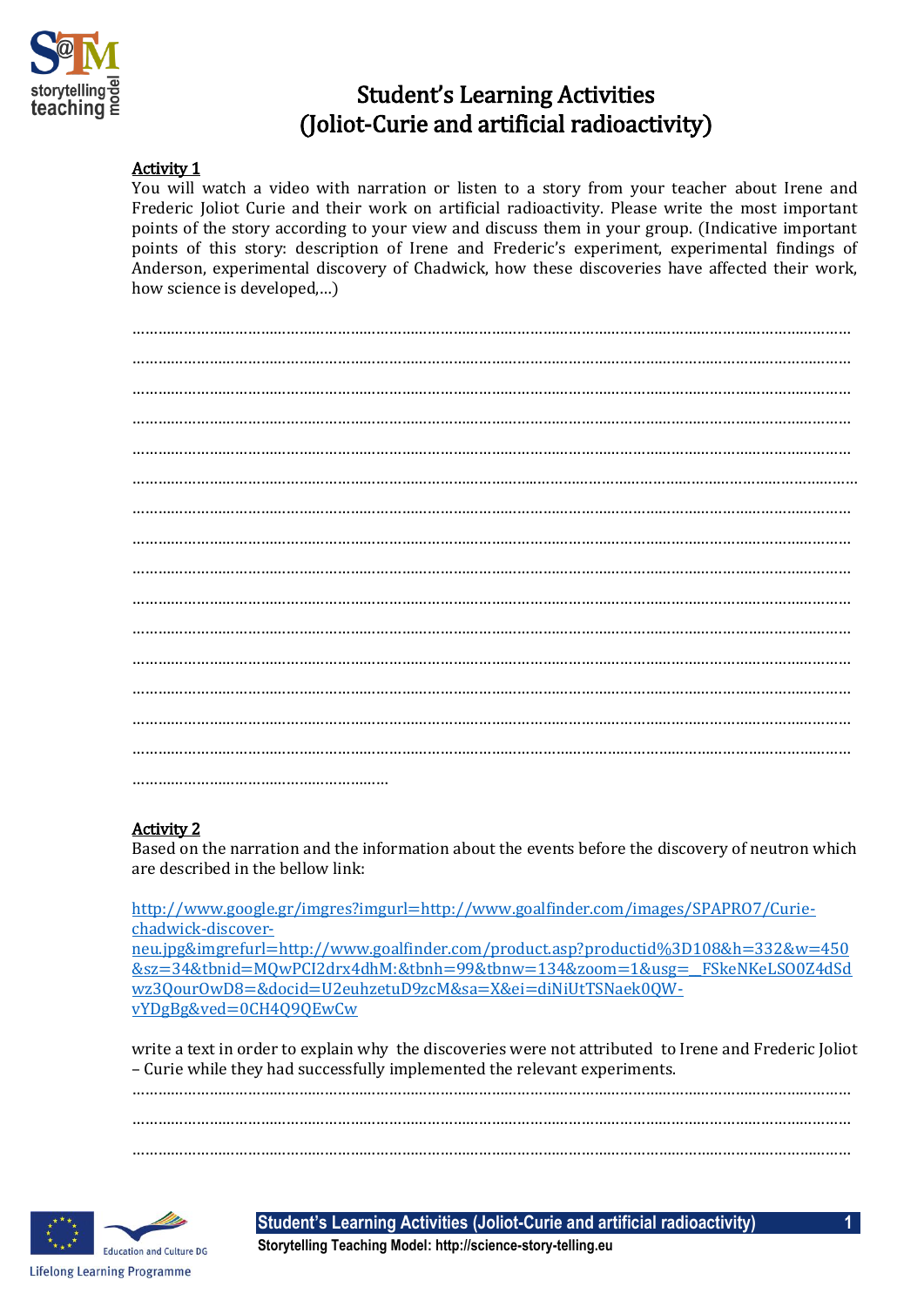

### **Activity 3**

Please visit the website bellow and discuss how Chadwick explained the experimental data of his experiment and discovered the neutron:

http://www-outreach.phy.cam.ac.uk/camphy/neutron/neutron4\_1.htm

Please explain what Chadwick did more than the couple Joliot - Curie, so that the discovery of neutron was attributed to him.

#### **Activity 4**  $111.$

 $\overline{2}$ 

| Could you please explain how science proceeds from the above experiment? |  |  |  |  |  |  |  |
|--------------------------------------------------------------------------|--|--|--|--|--|--|--|
|                                                                          |  |  |  |  |  |  |  |
|                                                                          |  |  |  |  |  |  |  |
|                                                                          |  |  |  |  |  |  |  |

Student's Learning Activities (Joliot-Curie and artificial radioactivity)



Storytelling Teaching Model: http://science-story-telling.eu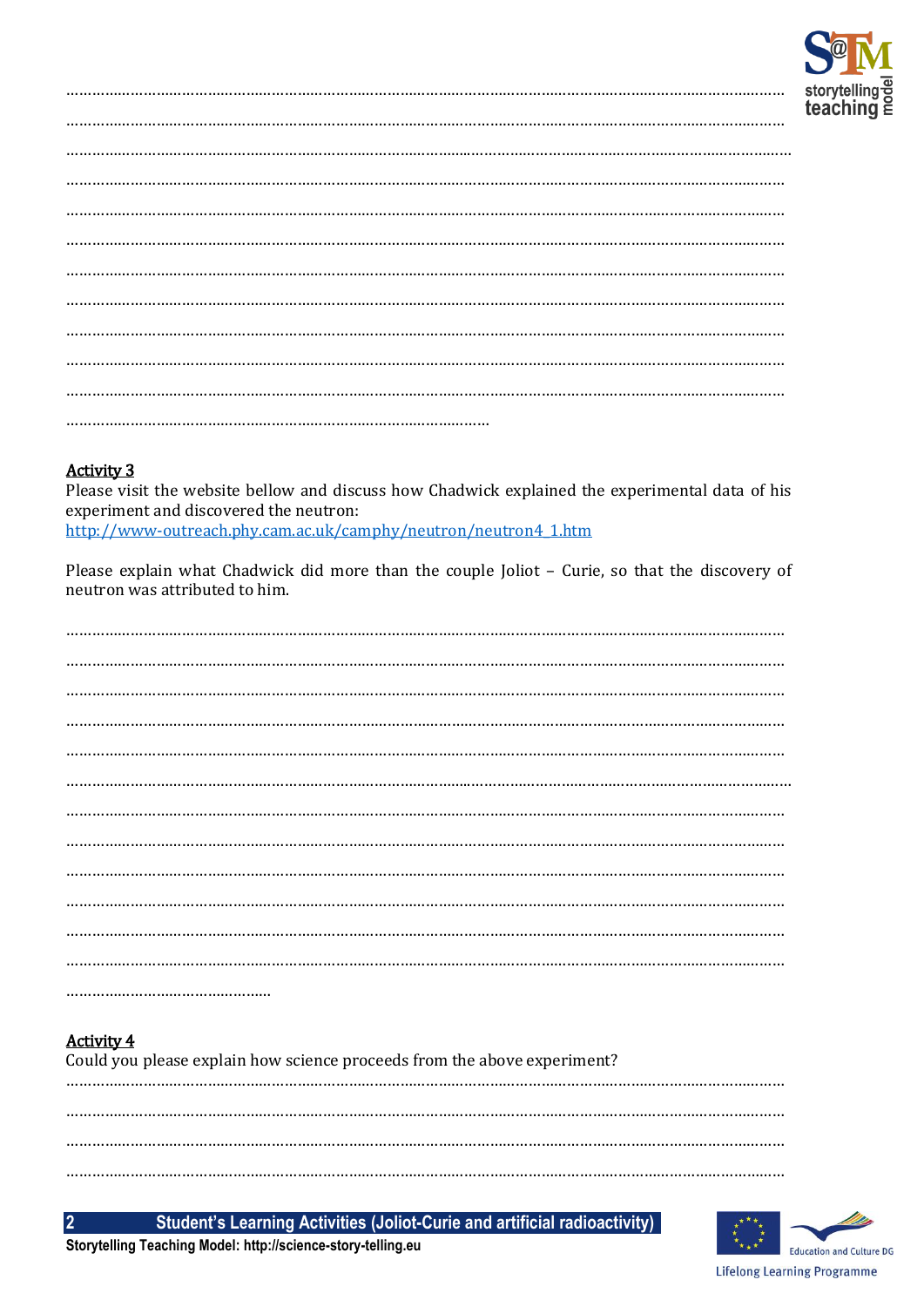

# Activity 5

Please read the following text in order to understand what the couple Joliot-Curie had discovered and why won the 1935 Nobel Prize in Chemistry.

"…… Irene and Frederic could do was once again to confirm his experimental findings in which different materials were exposed to  $\alpha$ -radiation..... ...When a proton is emitted from the Aluminum, it is obvious, we get a Silicon atom. But what kind of atom can be formed when a neutron is emitted? ….if we have a neutron and a positron, that would bring us back to silicon. However, it would be very unusual to have triggered emission of the two particles simultaneously. ..

Irene was still looking at the set-up and suddenly became excited: "Frederic look, there is still a trace of a positron."….

…

When we irradiate materials with  $\alpha$ -particles, the result is a transmutation of a new element. But this is an instantaneous process.

…

They had converted aluminum into phosphorus with the emission of a neutron. The phosphorus then underwent positron decay.

 $27Al + 4He$  - $> 30P +$  neutron  $30P \geq 30Si + positron + (neutrino)$ 

After that please verify that in the above reaction the mass and the electric charge is the same in both sides of the reaction.





**Student's Learning Activities (Joliot-Curie and artificial radioactivity) 3**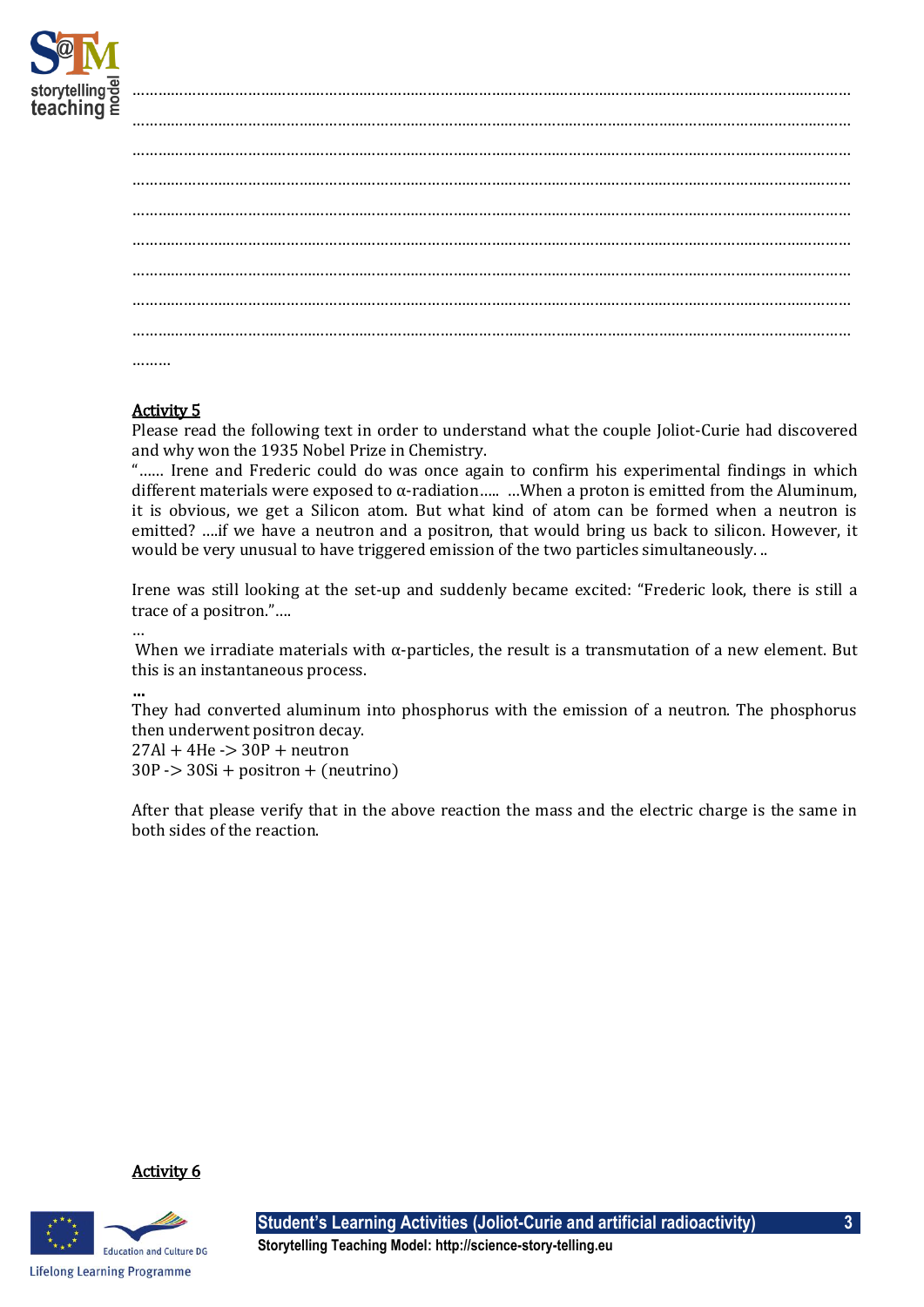

Please go to the following site and write a paragraph about the main properties of the positron. <http://www.daviddarling.info/encyclopedia/P/positron.html>

……………………………………………………………………………………………………………………………………………………

# Activity 7

In your opinion, what is the difference of the concept of transmutation of elements, in the work of Aristotle, and its modern meaning of the elements that are naturally produced in the radioactive decays or in the production of artificial radioactive elements? Please seek your information in the internet or in other sources available. Use the table below to register and to infer from them.

| science |                                                                                                                                                 |
|---------|-------------------------------------------------------------------------------------------------------------------------------------------------|
|         |                                                                                                                                                 |
|         |                                                                                                                                                 |
|         |                                                                                                                                                 |
|         |                                                                                                                                                 |
|         |                                                                                                                                                 |
|         |                                                                                                                                                 |
|         |                                                                                                                                                 |
|         |                                                                                                                                                 |
|         | The elements and their The elements and their The difference between the<br>transmutation in the work transmutation in modern $\vert$ two views |

### Activity 8

From the lesson today one could find some important aspects of NOS. Could you please discuss in your group and identify some of them?

Could you imagine yourself in the place of Frederic or Irene? How?

**4 Student's Learning Activities (Joliot-Curie and artificial radioactivity)**